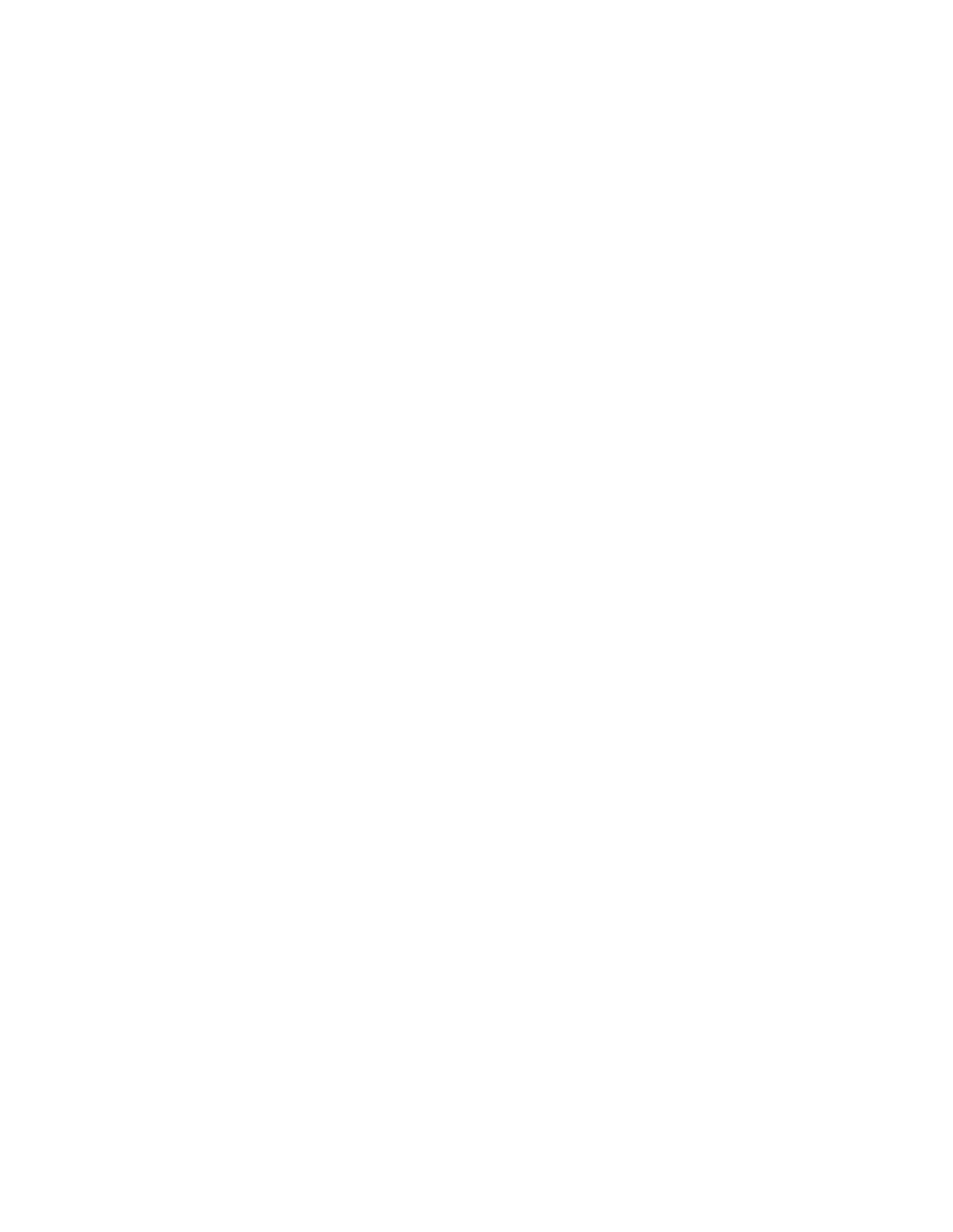# *\*Adding Waiting List Preference for Households Leasing in Place* **4-III.C. SELECTION METHOD**

#### **Leasing In Place Preference**

**In the event that ACHA's leasing rate falls below 97%, preference will be given to applicants who are able to "lease in place.' This preference will continue to be utilized until the lease-up rate reaches 97%. Once the target lease-up rate is obtained, the preference will continue to be documents as part of the application process, however the preference will not be utilized until such time the lease-up rate falls below 97%.**

**Applicants must provide proof of this preference in the form of a current executed lease and a completed landlord participation verification form.**

## *\*Extending Initial Voucher Term from 60 days to 120 days.*

#### **5-II.E. VOUCHER TERM, EXTENSIONS, AND SUSPENSIONS**

#### **Voucher Term [24 CFR 982.303]**

The initial term of a voucher must be at least 60 calendar days. The initial term must be stated on the voucher [24 CFR 982.303(a)].

**The initial voucher term will be 120 calendar days.**

**The family must submit a Request for Tenancy Approval form and proposed lease within the 120-day period unless ACHA grants an extension.**

#### **Extensions of Voucher Term [24 CFR 982.303(b)]**

**ACHA may choose to grant blanket extensions based on local housing market conditions.** 

**If blanket extensions are not being granted, voucher holders must request an extension in writing.**

**Extensions may be granted to certain voucher holders if needed as a Reasonable Accommodation to make the program accessible to and usable by a person with disabilities.** 

**An employee at the level of HCV Supervisor or higher (or their designee) must approve these extensions.**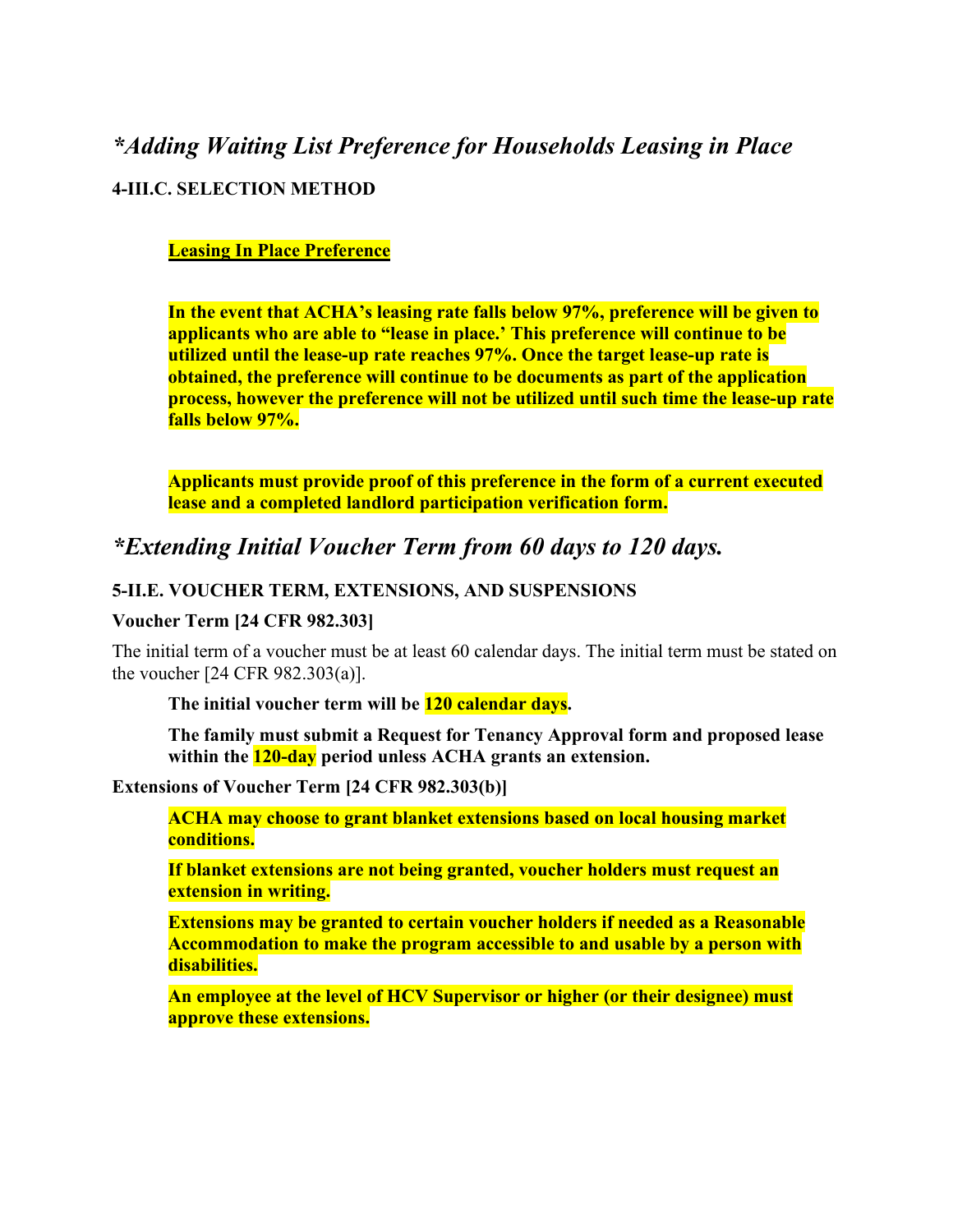## *\*Lowering Minimum Rent from \$50 to \$0.*

**6-III.A. OVERVIEW OF RENT AND SUBSIDY CALCULATIONS**

**Minimum Rent [24 CFR 5.630]**

**The minimum rent for this locality is \$0**

## *\*Landlord self-certification of completion of repairs will no longer be accepted.*

**8.II.F. INSPECTION RESULTS AND REINSPECTIONS FOR UNITS UNDER HAP CONTRACT**

**In lieu of a reinspection, ACHA will allow the family and owner to certify that repairs have been made by signing and submitting a verification form to ACHA and providing photos of completed repairs.**

## *\*Lease terms of less than 12 months may be allowed*

#### **9-I.E. LEASE AND TENANCY ADDENDUM**

#### **Term of Assisted Tenancy**

The initial term of the assisted dwelling lease must be for at least one year [24 CFR 982.309]. The initial lease term is also stated in the HAP contract.

The HUD program regulations permit the PHA to approve a shorter initial lease term if certain conditions are met.

**ACHA may approve leases for less than one year if doing so allows the family an increased opportunity to utilize the voucher program.** 

**An example is manufactured home communities who must abide by state regulations which may mandate shorter lease terms. A shorter lease term may allow a voucher holder to use their voucher at a manufactured home community.**

**Lease terms of 12 months are preferred and an employee at the level of HCV Supervisor or higher must approve lease terms of less than 12 months. ACHA maintains the right to deny lease terms of less than one year.**

**When leases are approved for less than one year, rent increases will not be allowed within the first 12 months of occupancy.**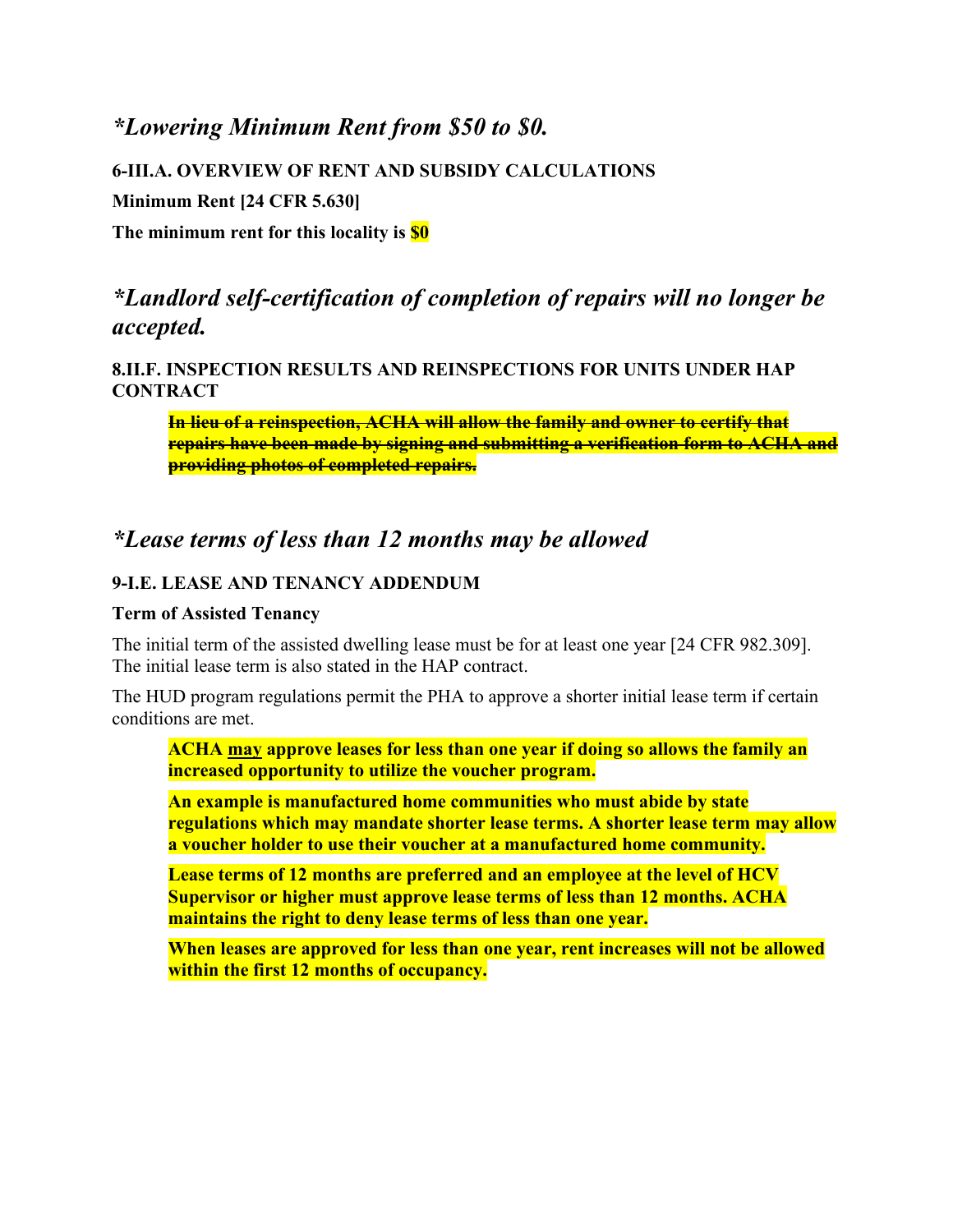## *\*Income increases will only result in interim reexaminations for certain households.*

### **11-II.D. CHANGES AFFECTING INCOME OR EXPENSES**

#### **Family-Initiated Interim Reexaminations**

The PHA must adopt policies prescribing when and under what conditions the family must report changes in family income or expenses [24 CFR 982.516(c)]. In addition, HUD regulations require that the family be permitted to obtain an interim reexamination any time the family has experienced a change in circumstances since the last determination [24 CFR 982.516(b)(2)].

#### *Required Reporting*

HUD regulations give the PHA the freedom to determine the circumstances under which families will be required to report changes affecting income.

**All families are required to report all increases in income within 10 calendar days of the date of the change.** 

**ACHA will process an interim reexamination for the following families who have reported income increases:**

**Zero income families**

**Families participating in the Family Self-Sufficiency Program**

**Families participating in the homeownership program**

**Families who qualify for the earned income disallowance (EID)**

# *\*Updated policy regarding requests for reasonable accommodations to lease from relatives.*

### **13-I.D. OWNER QUALIFICATIONS**

### **Leasing to Relatives [24 CFR 982.306(d), HCV GB p. 11-2]**

The PHA must not approve an RFTA if the owner is the parent, child, grandparent, grandchild, sister, or brother of any member of the family. The PHA may make an exception as a reasonable accommodation for a family member with a disability. The owner is required to certify that no such relationship exists. This restriction applies at the time that the family receives assistance under the HCV program for occupancy of a particular unit. Current contracts on behalf of owners and families that are relatives.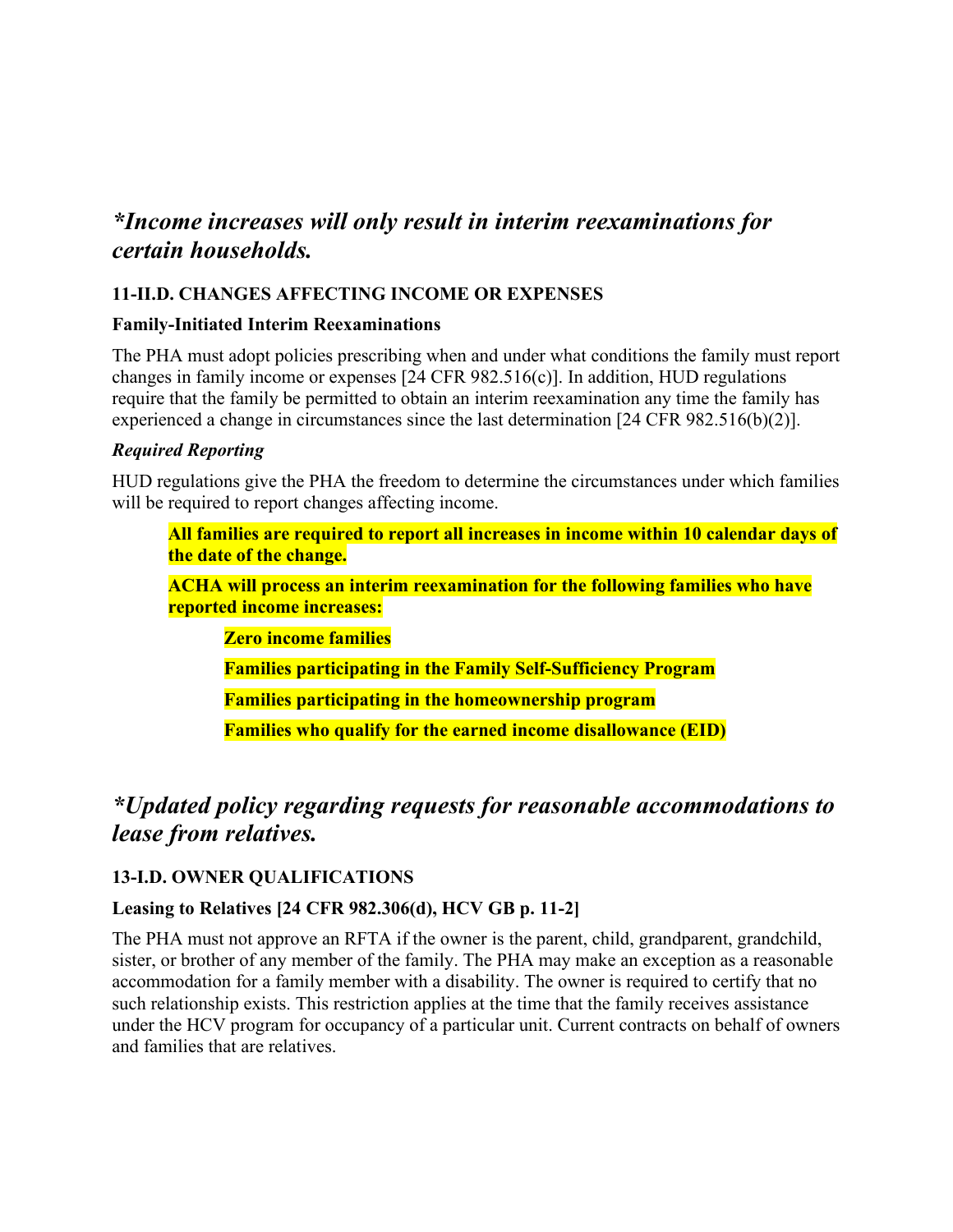**Any reasonable accommodation requests to lease a unit from a family member must be reviewed and approved by ACHA's solicitor and such requests may be sent to the HUD Field Office for final review.**

# *\*Paperwork requirements for owners updated.*

### **13-I.D. OWNER QUALIFICATIONS**

**Owner Certification**

**ACHA will require owners to complete a property owner certification packet and will provide a copy of the HCV Owner's Handbook to the property owner.**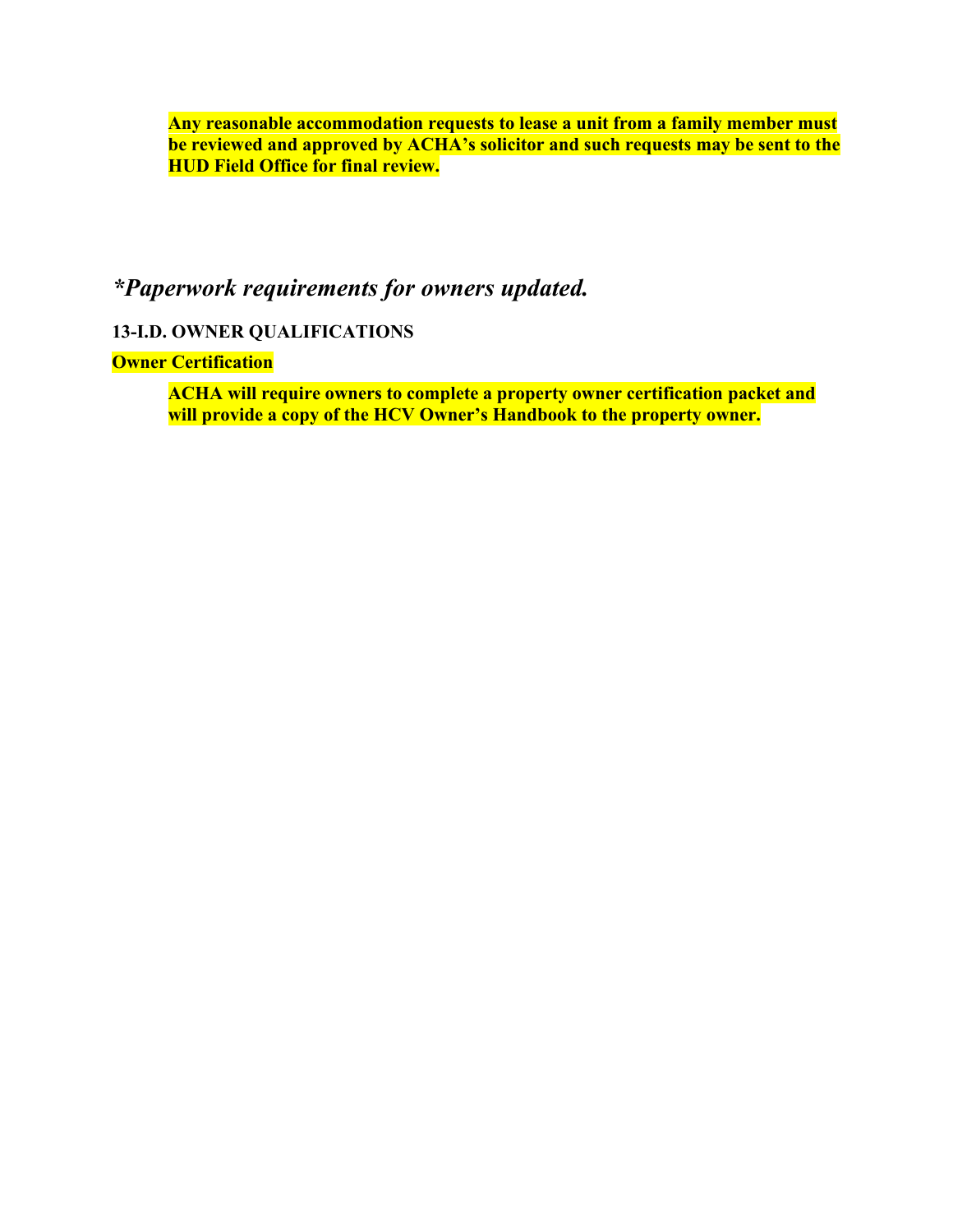Purpose. The 5-Year and Annual PHA Plans provide a ready source for interested parties to locate basic PHA policies, rules, and requirements concerning the PHA's operations, programs, and services, including changes to these policies, and informs HUD, families served by the PHA, and members of the public of the PHA's mission, goals and objectives for serving the needs of low- income, very low- income, and extremely low- income families

**Applicability.** The Form HUD-50075-HCV is to be completed annually by **HCV-Only PHAs**. PHAs that meet the definition of a Standard PHA, Troubled PHA, High Performer PHA, Small PHA, or Qualified PHA do not need to submit this form. Where applicable, separate Annual PHA Plan forms are available for each of these types of PHAs.

#### **Definitions.**

 $\blacksquare$ 

- (1) *High-Performer PHA* A PHA that owns or manages more than 550 combined public housing units and housing choice vouchers, and was designated as a high performer on both the most recent Public Housing Assessment System (PHAS) and Section Eight Management Assessment Program (SEMAP) assessments if administering both programs, or PHAS if only administering public housing.
- (2) *Small PHA* A PHA that is not designated as PHAS or SEMAP troubled, that owns or manages less than 250 public housing units and any number of vouchers where the total combined units exceed 550.
- (3) *Housing Choice Voucher (HCV) Only PHA* A PHA that administers more than 550 HCVs, was not designated as troubled in its most recent SEMAP assessment and does not own or manage public housing.
- (4) *Standard PHA* A PHA that owns or manages 250 or more public housing units and any number of vouchers where the total combined units exceed 550, and that was designated as a standard performer in the most recent PHAS and SEMAP assessments.
- (5) *Troubled PHA* **-** A PHA that achieves an overall PHAS or SEMAP score of less than 60 percent.
- (6) *Qualified PHA* A PHA with 550 or fewer public housing dwelling units and/or housing choice vouchers combined and is not PHAS or SEMAP troubled.

| A.  | <b>PHA Information.</b>                                                                                                                                                                                                                                                                                                                                                                                                                                                                                                                                                                                                                                                                                                                                                                                                                                                                                                                                                                                                                                                                                                                                                                                                                                                                    |                 |                             |                                    |                              |  |  |  |  |
|-----|--------------------------------------------------------------------------------------------------------------------------------------------------------------------------------------------------------------------------------------------------------------------------------------------------------------------------------------------------------------------------------------------------------------------------------------------------------------------------------------------------------------------------------------------------------------------------------------------------------------------------------------------------------------------------------------------------------------------------------------------------------------------------------------------------------------------------------------------------------------------------------------------------------------------------------------------------------------------------------------------------------------------------------------------------------------------------------------------------------------------------------------------------------------------------------------------------------------------------------------------------------------------------------------------|-----------------|-----------------------------|------------------------------------|------------------------------|--|--|--|--|
| A.1 | PHA Name: Adams County Housing Authority PHA Code: PA091<br>PHA Plan for Fiscal Year Beginning: (MM/YYYY): 07/01/2022<br>PHA Inventory (Based on Annual Contributions Contract (ACC) units at time of FY beginning, above)<br><b>Number of Housing Choice Vouchers (HCVs) 605</b><br><b>PHA Plan Submission Type:</b> $\boxtimes$ Annual Submission<br>Revised Annual Submission<br>Availability of Information. In addition to the items listed in this form, PHAs must have the elements listed below readily available to the public.<br>A PHA must identify the specific location(s) where the proposed PHA Plan, PHA Plan Elements, and all information relevant to the public hearing<br>and proposed PHA Plan are available for inspection by the public. Additionally, the PHA must provide information on how the public may<br>reasonably obtain additional information of the PHA policies contained in the standard Annual Plan but excluded from their streamlined<br>submissions. At a minimum, PHAs must post PHA Plans, including updates, at the main office or central office of the PHA. PHAs are strongly<br>encouraged to post complete PHA Plans on their official website.<br>$\Box$ PHA Consortia: (Check box if submitting a joint Plan and complete table below) |                 |                             |                                    |                              |  |  |  |  |
|     | <b>Participating PHAs</b>                                                                                                                                                                                                                                                                                                                                                                                                                                                                                                                                                                                                                                                                                                                                                                                                                                                                                                                                                                                                                                                                                                                                                                                                                                                                  | <b>PHA Code</b> | Program(s) in the Consortia | Program(s) not in the<br>Consortia | No. of Units in Each Program |  |  |  |  |
|     | Lead HA:                                                                                                                                                                                                                                                                                                                                                                                                                                                                                                                                                                                                                                                                                                                                                                                                                                                                                                                                                                                                                                                                                                                                                                                                                                                                                   |                 |                             |                                    |                              |  |  |  |  |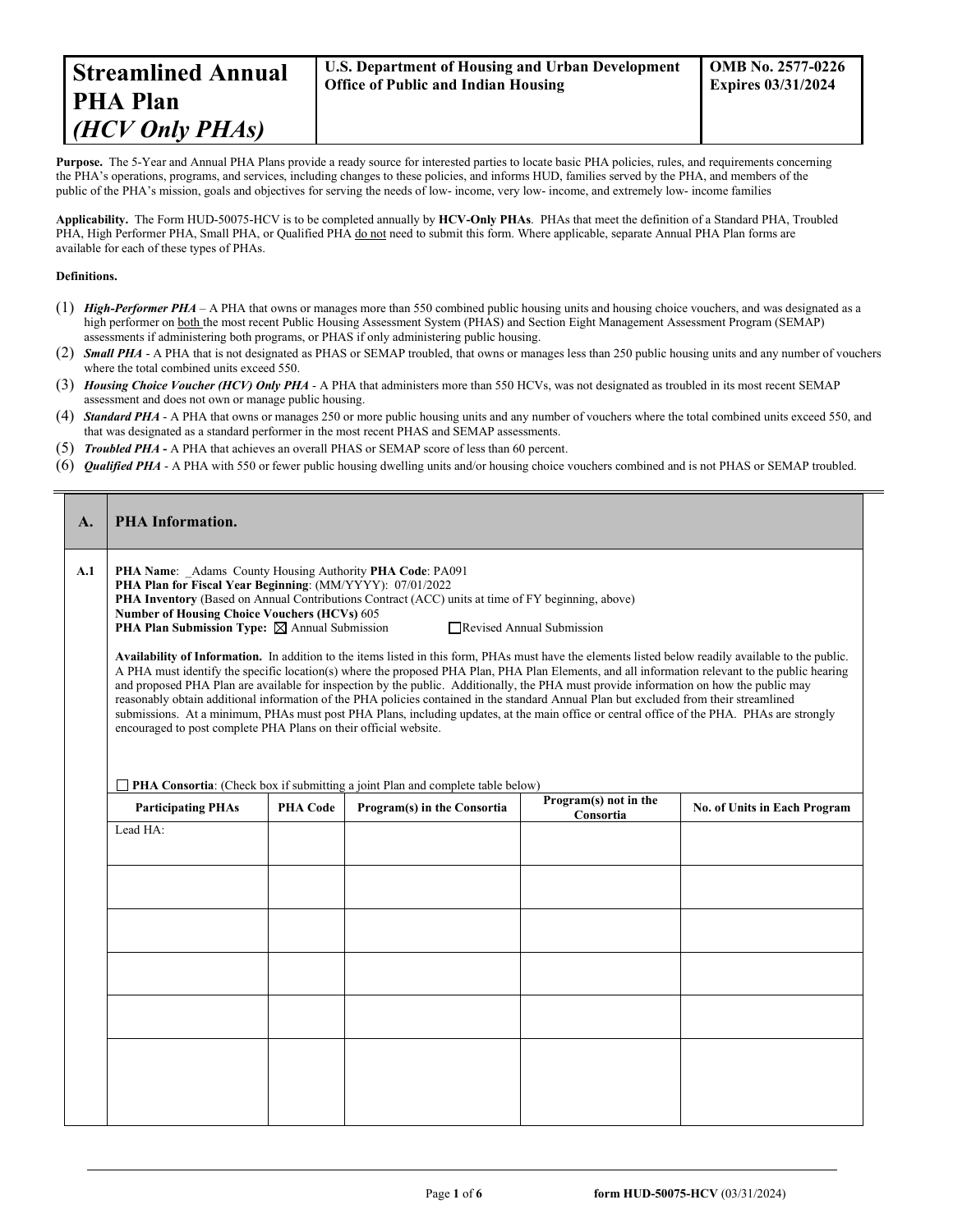| <b>B.</b> | <b>Plan Elements.</b>                                                                                                                                                                                                                                                                                                                                                                                                                  |  |  |  |  |  |
|-----------|----------------------------------------------------------------------------------------------------------------------------------------------------------------------------------------------------------------------------------------------------------------------------------------------------------------------------------------------------------------------------------------------------------------------------------------|--|--|--|--|--|
|           | <b>Revision of Existing PHA Plan Elements.</b>                                                                                                                                                                                                                                                                                                                                                                                         |  |  |  |  |  |
| B.1       | a) Have the following PHA Plan elements been revised by the PHA since its last Annual Plan submission?                                                                                                                                                                                                                                                                                                                                 |  |  |  |  |  |
|           | Y<br>N<br>$\boxtimes$ Statement of Housing Needs and Strategy for Addressing Housing Needs.                                                                                                                                                                                                                                                                                                                                            |  |  |  |  |  |
|           | $\boxtimes$ Deconcentration and Other Policies that Govern Eligibility, Selection, and Admissions.<br>$\boxtimes$ Financial Resources.<br>$\boxtimes$ Rent Determination.<br>$\boxtimes$ Operation and Management.                                                                                                                                                                                                                     |  |  |  |  |  |
|           | $\boxtimes$ Informal Review and Hearing Procedures.<br>$\boxtimes$ Homeownership Programs.<br>⊠ Self Sufficiency Programs and Treatment of Income Changes Resulting from Welfare Program Requirements.<br>□                                                                                                                                                                                                                            |  |  |  |  |  |
|           | $\boxtimes$ Substantial Deviation.<br>$\Box$<br>Significant Amendment/Modification.<br>⊠                                                                                                                                                                                                                                                                                                                                               |  |  |  |  |  |
|           | (b) If the PHA answered yes for any element, describe the revisions for each element(s):<br>PHA has added "lease-in-lace" preference.<br>PHA will allow lease terms of less than 12 months in order to expand housing opportunities.                                                                                                                                                                                                   |  |  |  |  |  |
|           | Household requirements regarding reporting of income increases between annual reexaminations have changed.<br>PHA has reduced minimum rent to \$0.                                                                                                                                                                                                                                                                                     |  |  |  |  |  |
|           | Vouchers will be issued for 120 days and extensions may be granted.                                                                                                                                                                                                                                                                                                                                                                    |  |  |  |  |  |
| B.2       | <b>New Activities.</b> – Not Applicable                                                                                                                                                                                                                                                                                                                                                                                                |  |  |  |  |  |
| B.3       | Progress Report.<br>Provide a description of the PHA's progress in meeting its Mission and Goals described in its 5-Year PHA Plan.<br>*PHA applied for and received 5 additional VASH vouchers and now has 15 VASH vouchers.<br>*PHA received a local community foundation grant to fund a part-time housing outreach specialist position.<br>*PHA has applied for additional funding to sustain housing outreach specialist position. |  |  |  |  |  |
| B.4       | Capital Improvements. - Not Applicable                                                                                                                                                                                                                                                                                                                                                                                                 |  |  |  |  |  |
| B.5       | <b>Most Recent Fiscal Year Audit.</b>                                                                                                                                                                                                                                                                                                                                                                                                  |  |  |  |  |  |
|           | (a) Were there any findings in the most recent FY Audit?                                                                                                                                                                                                                                                                                                                                                                               |  |  |  |  |  |
|           | N N/A<br>Y<br>⊠ □                                                                                                                                                                                                                                                                                                                                                                                                                      |  |  |  |  |  |
|           | (b) If yes, please describe:                                                                                                                                                                                                                                                                                                                                                                                                           |  |  |  |  |  |
| C.        | <b>Other Document and/or Certification Requirements.</b>                                                                                                                                                                                                                                                                                                                                                                               |  |  |  |  |  |
| C.1       | <b>Resident Advisory Board (RAB) Comments.</b>                                                                                                                                                                                                                                                                                                                                                                                         |  |  |  |  |  |
|           | Did the RAB(s) have comments to the PHA Plan?<br>(a)                                                                                                                                                                                                                                                                                                                                                                                   |  |  |  |  |  |
|           | Y<br>N<br>$\boxtimes$<br>ப                                                                                                                                                                                                                                                                                                                                                                                                             |  |  |  |  |  |
|           | If yes, comments must be submitted by the PHA as an attachment to the PHA Plan. PHAs must also include a narrative describing their<br>(b)<br>analysis of the RAB recommendations and the decisions made on these recommendations.                                                                                                                                                                                                     |  |  |  |  |  |
| C.2       | <b>Certification by State or Local Officials.</b>                                                                                                                                                                                                                                                                                                                                                                                      |  |  |  |  |  |
|           | Form HUD 50077-SL, Certification by State or Local Officials of PHA Plans Consistency with the Consolidated Plan, must be submitted by the<br>PHA as an electronic attachment to the PHA Plan.                                                                                                                                                                                                                                         |  |  |  |  |  |
| C.3       | Civil Rights Certification/ Certification Listing Policies and Programs that the PHA has Revised since Submission of its Last Annual Plan.                                                                                                                                                                                                                                                                                             |  |  |  |  |  |
|           | Form HUD-50077-ST-HCV-HP, PHA Certifications of Compliance with PHA Plan, Civil Rights, and Related Laws and Regulations<br>Including PHA Plan Elements that Have Changed, must be submitted by the PHA as an electronic attachment to the PHA Plan.                                                                                                                                                                                   |  |  |  |  |  |

r

T

Ť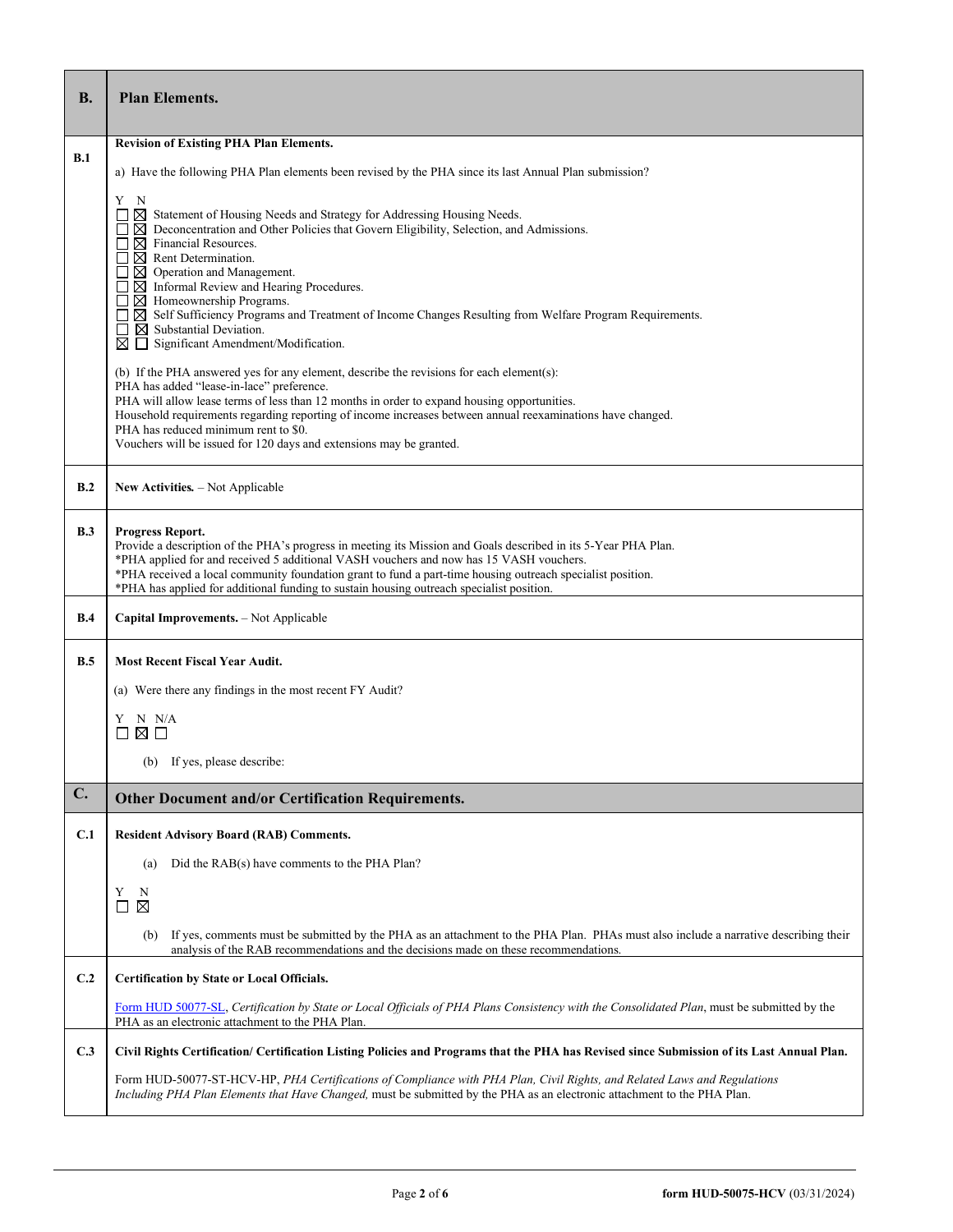| C.4 | Challenged Elements. If any element of the PHA Plan is challenged, a PHA must include such information as an attachment with a description of<br>any challenges to Plan elements, the source of the challenge, and the PHA's response to the public.<br>Did the public challenge any elements of the Plan?<br>(a)                                                                                                                                                                                                                                                                                                        |
|-----|--------------------------------------------------------------------------------------------------------------------------------------------------------------------------------------------------------------------------------------------------------------------------------------------------------------------------------------------------------------------------------------------------------------------------------------------------------------------------------------------------------------------------------------------------------------------------------------------------------------------------|
|     | N<br>Y<br>⊠<br>If yes, include Challenged Elements.                                                                                                                                                                                                                                                                                                                                                                                                                                                                                                                                                                      |
| D.  | <b>Affirmatively Furthering Fair Housing (AFFH).</b>                                                                                                                                                                                                                                                                                                                                                                                                                                                                                                                                                                     |
| D.1 | <b>Affirmatively Furthering Fair Housing (AFFH).</b>                                                                                                                                                                                                                                                                                                                                                                                                                                                                                                                                                                     |
|     | Provide a statement of the PHA's strategies and actions to achieve fair housing goals outlined in an accepted Assessment of Fair Housing<br>(AFH) consistent with 24 CFR § 5.154(d)(5). Use the chart provided below. (PHAs should add as many goals as necessary to overcome fair<br>housing issues and contributing factors.) Until such time as the PHA is required to submit an AFH, the PHA is not obligated to complete this<br>chart. The PHA will fulfill, nevertheless, the requirements at 24 CFR § 903.7(o) enacted prior to August 17, 2015. See Instructions for further<br>detail on completing this item. |
|     | Fair Housing Goal: Educating staff and public about fair housing laws                                                                                                                                                                                                                                                                                                                                                                                                                                                                                                                                                    |
|     | Describe fair housing strategies and actions to achieve the goal                                                                                                                                                                                                                                                                                                                                                                                                                                                                                                                                                         |
|     | All staff will receive annual fair housing training from the Pa. Human Relations Commission.<br>Landlord workshops will include fair housing presentations.<br>New participating landlords will be provided with fair housing materials.<br>Partner with county government to provide fair housing information.                                                                                                                                                                                                                                                                                                          |
|     | <b>Fair Housing Goal:</b>                                                                                                                                                                                                                                                                                                                                                                                                                                                                                                                                                                                                |
|     | Describe fair housing strategies and actions to achieve the goal                                                                                                                                                                                                                                                                                                                                                                                                                                                                                                                                                         |
|     |                                                                                                                                                                                                                                                                                                                                                                                                                                                                                                                                                                                                                          |
|     | <b>Fair Housing Goal:</b>                                                                                                                                                                                                                                                                                                                                                                                                                                                                                                                                                                                                |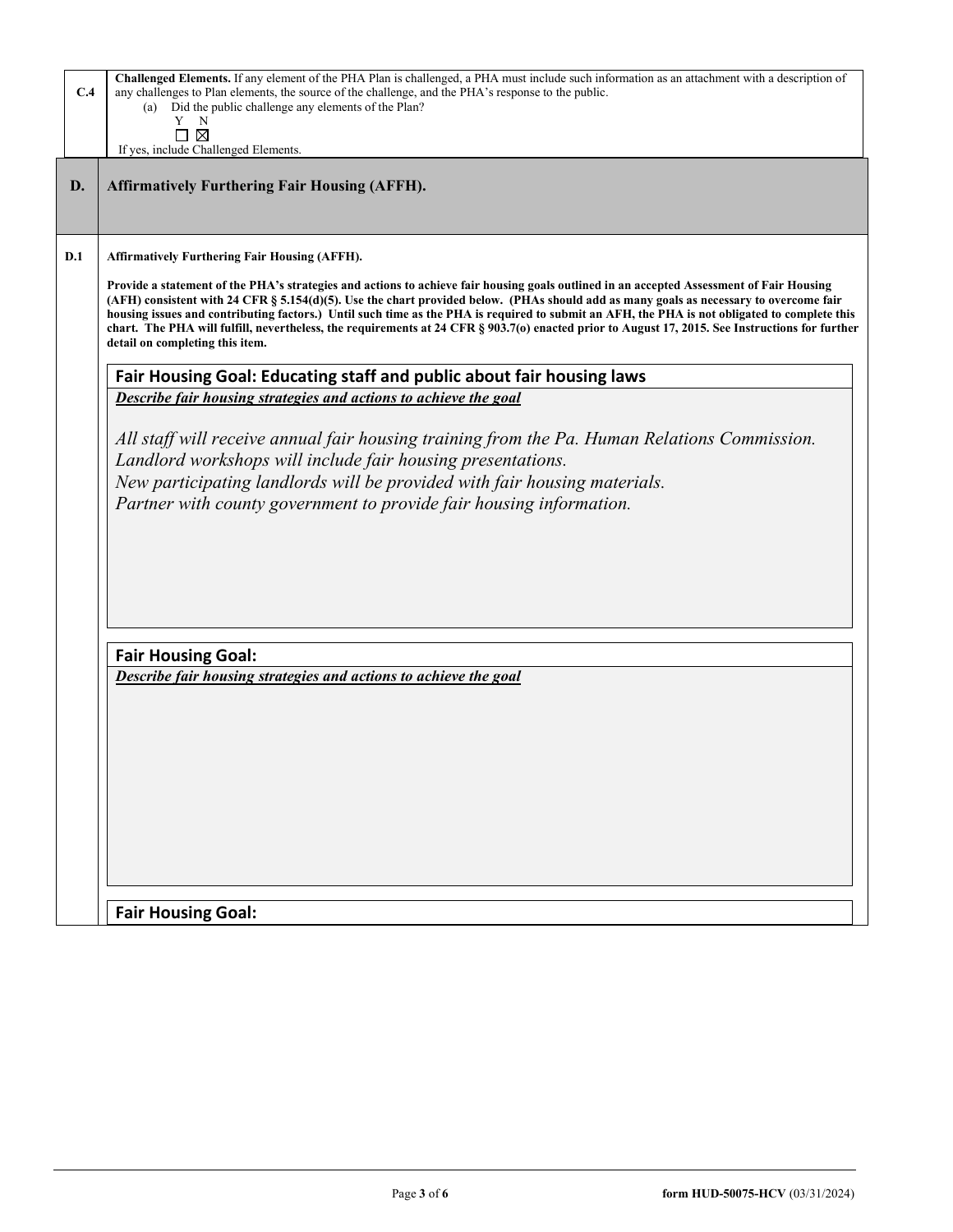*Describe fair housing strategies and actions to achieve the goal* 

## **Instructions for Preparation of Form HUD-50075-HCV Annual PHA Plan for HCV-Only PHAs**

**A. PHA Information.** All PHAs must complete this section. (24 CFR §903.4)

**A.1** Include the full **PHA Name**, **PHA Code**, **PHA Type**, **PHA Fiscal Year Beginning** (MM/YYYY), **Number of Housing Choice Vouchers (HCVs), PHA Plan Submission Type**, and the **Availability of Information**, specific location(s) of all information relevant to the public hearing and proposed PHA Plan.

**\_\_\_\_\_\_\_\_\_\_\_\_\_\_\_\_\_\_\_\_\_\_\_\_\_\_\_\_\_\_\_\_\_\_\_\_\_\_\_\_\_\_\_\_\_\_\_\_\_\_\_\_\_\_\_\_\_\_\_\_\_\_\_\_\_\_\_\_\_\_\_\_\_\_\_**

**PHA Consortia**: Check box if submitting a Joint PHA Plan and complete the table. [\(24 CFR §943.128\(a\)\)](http://ecfr.gpoaccess.gov/cgi/t/text/text-idx?c=ecfr&sid=cc31cf1c3a2b84ba4ead75d35d258f67&rgn=div5&view=text&node=24:4.0.3.1.10&idno=24#24:4.0.3.1.10.2.5.7)

#### **B.** Plan **Elements.** All PHAs must complete this section. [\(24 CFR §903.11\(c\)\(3\)\)](http://ecfr.gpoaccess.gov/cgi/t/text/text-idx?c=ecfr&sid=c84b8750d7c9fcd46c0c7546aeb860cf&rgn=div5&view=text&node=24:4.0.3.1.3&idno=24#24:4.0.3.1.3.2.5.8)

**B.1 Revision of Existing PHA Plan Elements.** PHAs must:

Identify specifically which plan elements listed below that have been revised by the PHA. To specify which elements have been revised, mark the "yes" box. If an element has not been revised, mark "no."

 **Statement of Housing Needs and Strategy for Addressing Housing Needs.** Provide a statement addressing the housing needs of low-income, very low-income and extremely low-income families and a brief description of the PHA's strategy for addressing the housing needs of families who reside in the jurisdiction served by the PHA and other families who are on the Section 8 tenant-based assistance waiting lists. The statement must identify the housing needs of (i) families with incomes below 30 percent of area median income (extremely low-income); (ii) elderly families (iii) households with individuals with disabilities, and households of various races and ethnic groups residing in the jurisdiction or on the public housing and Section 8 tenantbased assistance waiting lists. The statement of housing needs shall be based on information provided by the applicable Consolidated Plan, information provided by HUD, and generally available data. The identification of housing needs must address issues of affordability, supply, quality, accessibility, size of units, and location. Once the PHA has submitted an Assessment of Fair Housing (AFH), which includes an assessment of disproportionate housing needs in accordance with 24 CFR 5.154(d)(2)(iv), information on households with individuals with disabilities and households of various races and ethnic groups residing in the jurisdiction or on the waiting lists no longer needs to be included in the Statement of Housing Needs and Strategy for Addressing Housing Needs. (24 CFR § 903.7(a)).

The identification of housing needs must address issues of affordability, supply, quality, accessibility, size of units, and location.  $(24 \text{ CFR } \text{$903.7(a)(2)(i)})$ Provide a description of the ways in which the PHA intends, to the maximum extent practicable, to address those housing needs in the upcoming year and the PHA's reasons for choosing its strategy.  $(24 \text{ CFR } \S 903.7(a)(2)(ii))$ 

□ Deconcentration and Other Policies that Govern Eligibility, Selection, and Admissions. A statement of the PHA's policies that govern resident or tenant eligibility, selection and admission including admission preferences for HCV. [\(24 CFR §903.7\(b\)\)](http://ecfr.gpoaccess.gov/cgi/t/text/text-idx?c=ecfr&sid=b44bf19bef93dd31287608d2c687e271&rgn=div5&view=text&node=24:4.0.3.1.3&idno=24#24:4.0.3.1.3.2.5.5)

 **Financial Resources.** A statement of financial resources, including a listing by general categories, of the PHA's anticipated resources, such as PHA HCV funding and other anticipated Federal resources available to the PHA, as well as tenant rents and other income available to support tenant-based assistance. The statement also should include the non-Federal sources of funds supporting each Federal program, and state the planned use for the resources. [\(24 CFR §903.7\(c\)\)](http://ecfr.gpoaccess.gov/cgi/t/text/text-idx?c=ecfr&sid=b44bf19bef93dd31287608d2c687e271&rgn=div5&view=text&node=24:4.0.3.1.3&idno=24)

 **Rent Determination.** A statement of the policies of the PHA governing rental contributions of families receiving tenant-based assistance, discretionary minimum tenant rents, and payment standard policies. [\(24 CFR §903.7\(d\)\)](http://ecfr.gpoaccess.gov/cgi/t/text/text-idx?c=ecfr&sid=b44bf19bef93dd31287608d2c687e271&rgn=div5&view=text&node=24:4.0.3.1.3&idno=24#24:4.0.3.1.3.2.5.5)

□ **Operation and Management.** A statement that includes a description of PHA management organization, and a listing of the programs administered by the PHA. [\(24 CFR §903.7\(e\)\)](http://ecfr.gpoaccess.gov/cgi/t/text/text-idx?c=ecfr&sid=b44bf19bef93dd31287608d2c687e271&rgn=div5&view=text&node=24:4.0.3.1.3&idno=24#24:4.0.3.1.3.2.5.5).

 **Informal Review and Hearing Procedures.** A description of the informal hearing and review procedures that the PHA makes available to its applicants. [\(24 CFR §903.7\(f\)\)](http://ecfr.gpoaccess.gov/cgi/t/text/text-idx?c=ecfr&sid=b44bf19bef93dd31287608d2c687e271&rgn=div5&view=text&node=24:4.0.3.1.3&idno=24#24:4.0.3.1.3.2.5.5)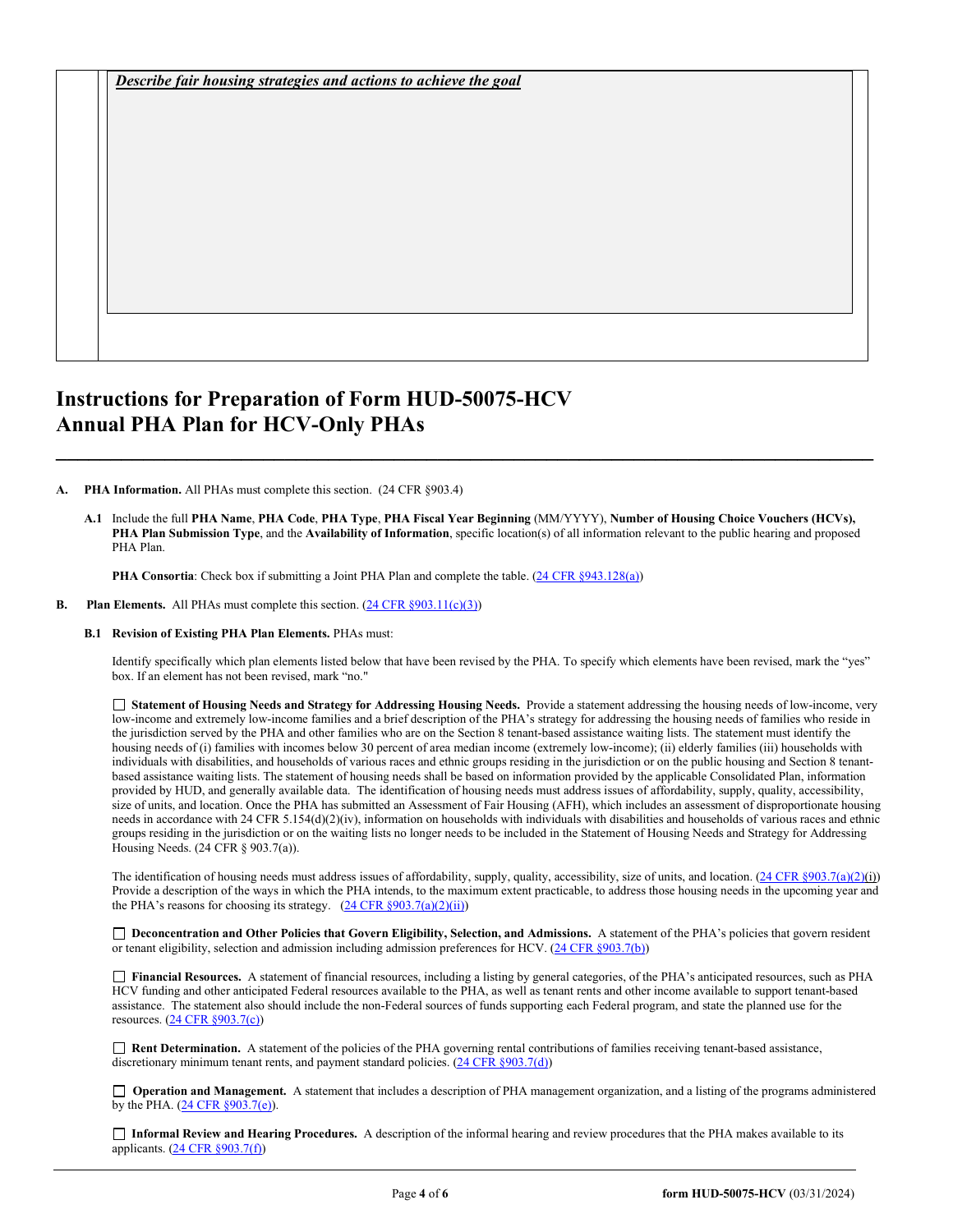**Homeownership Programs**. A statement describing any homeownership programs (including project number and unit count) administered by the agency under section 8y of the 1937 Act, or for which the PHA has applied or will apply for approval. [\(24 CFR §903.7\(k\)\)](http://ecfr.gpoaccess.gov/cgi/t/text/text-idx?c=ecfr&sid=b44bf19bef93dd31287608d2c687e271&rgn=div5&view=text&node=24:4.0.3.1.3&idno=24#24:4.0.3.1.3.2.5.5)

 **Self Sufficiency Programs and Treatment of Income Changes Resulting from Welfare Program Requirements.** A description of any PHA programs relating to services and amenities coordinated, promoted, or provided by the PHA for assisted families, including those resulting from the PHA's partnership with other entities, for the enhancement of the economic and social self-sufficiency of assisted families, including programs provided or offered as a result of the PHA's partnerships with other entities, and activities subject to Section 3 of the Housing and Community Development Act of 1968 (24 CFR Part 135) and under requirements for the Family Self-Sufficiency Program and others. Include the program's size (including required and actual size of the FSS program) and means of allocating assistance to households.  $(24 \text{ CFR } $903.7(l)(i))$  Describe how the PHA will comply with the requirements of section 12(c) and (d) of the 1937 Act that relate to treatment of income changes resulting from welfare program requirements.  $(24)$ [CFR §903.7\(l\)\(](http://ecfr.gpoaccess.gov/cgi/t/text/text-idx?c=ecfr&sid=13734845220744370804c20da2294a03&rgn=div5&view=text&node=24:4.0.3.1.3&idno=24#24:4.0.3.1.3.2.5.5)iii)).

**Substantial Deviation.** PHA must provide its criteria for determining a "substantial deviation" to its 5-Year Plan. [\(24 CFR §903.7\(r\)\(2\)\(i\)\)](http://ecfr.gpoaccess.gov/cgi/t/text/text-idx?c=ecfr&sid=13734845220744370804c20da2294a03&rgn=div5&view=text&node=24:4.0.3.1.3&idno=24#24:4.0.3.1.3.2.5.5)

 **Significant Amendment/Modification**. PHA must provide its criteria for determining a "Significant Amendment or Modification" to its 5-Year and Annual Plan.

If any boxes are marked "yes", describe the revision(s) to those element(s) in the space provided.

- **B.2 New Activities.** This section refers to new capital activities which is not applicable for HCV-Only PHAs.
- **B.3 Progress Report.** For all Annual Plans following submission of the first Annual Plan, a PHA must include a brief statement of the PHA's progress in meeting the mission and goals described in the 5-Year PHA Plan. ( $24 \text{ CFR } \text{\$903.11(c)(3), 24 CFR } \text{\$903.7(r)(1))}$
- **B.4 Capital Improvements.** This section refers to PHAs that receive funding from the Capital Fund Program (CFP) which is not applicable for HCV-Only PHAs
- **B.5 Most Recent Fiscal Year Audit.** If the results of the most recent fiscal year audit for the PHA included any findings, mark "yes" and describe those findings in the space provided.  $(24 \text{ CFR } \S 903.7(p))$

#### **C. Other Document and/or Certification Requirements.**

- **C.1 Resident Advisory Board (RAB) comments**. If the RAB had comments on the annual plan, mark "yes," submit the comments as an attachment to the Plan and describe the analysis of the comments and the PHA's decision made on these recommendations. [\(24 CFR §903.13\(c\),](http://ecfr.gpoaccess.gov/cgi/t/text/text-idx?c=ecfr&sid=13734845220744370804c20da2294a03&rgn=div5&view=text&node=24:4.0.3.1.3&idno=24#24:4.0.3.1.3.2.5.9) [24 CFR §903.19\)](http://ecfr.gpoaccess.gov/cgi/t/text/text-idx?c=ecfr&sid=f41eb312b1425d2a95a2478fde61e11f&rgn=div5&view=text&node=24:4.0.3.1.3&idno=24#24:4.0.3.1.3.2.5.12)
- **C.2 Certification by State of Local Officials.** Form HUD-50077-SL, *Certification by State or Local Officials of PHA Plans Consistency with the Consolidated Plan*, must be submitted by the PHA as an electronic attachment to the PHA Plan. [\(24 CFR §903.15\)](http://ecfr.gpoaccess.gov/cgi/t/text/text-idx?c=ecfr&sid=929855241bbc0873ac4be47579a4d2bf&rgn=div5&view=text&node=24:4.0.3.1.3&idno=24#24:4.0.3.1.3.2.5.10). Note: A PHA may request to change its fiscal year to better coordinate its planning with planning done under the Consolidated Plan process by State or local officials as applicable.
- **C.**3 **Civil Rights Certification/ Certification Listing Policies and Programs that the PHA has Revised since Submission of its Last Annual Plan.** Provide a certification that the following plan elements have been revised, provided to the RAB for comment before implementation, approved by the PHA board, and made available for review and inspection by the public. This requirement is satisfied by completing and submitting form HUD-50077 ST-HCV-HP, *PHA Certifications of Compliance with PHA Plan, Civil Rights, and Related Laws and Regulations Including PHA Plan Elements that Have Changed*. Form HUD-50077-ST-HCV-HP, *PHA Certifications of Compliance with PHA Plan, Civil Rights, and Related Laws and Regulations Including PHA Plan Elements that Have Changed* must be submitted by the PHA as an electronic attachment to the PHA Plan. This includes all certifications relating to Civil Rights and related regulations. A PHA will be considered in compliance with the certification requirement to affirmatively further fair housing if the PHA fulfills the requirements of §§ 903.7(o)(1) and 903.15(d) and: (i) examines its programs or proposed programs; (ii) identifies any fair housing issues and contributing factors within those programs, in accordance with 24 CFR 5.154; or 24 CFR 5.160(a)(3) as applicable (iii) specifies actions and strategies designed to address contributing factors, related fair housing issues, and goals in the applicable Assessment of Fair Housing consistent with 24 CFR 5.154 in a reasonable manner in view of the resources available; (iv) works with jurisdictions to implement any of the jurisdiction's initiatives to affirmatively further fair housing that require the PHA's involvement; (v) operates programs in a manner consistent with any applicable consolidated plan under 24 CFR part 91, and with any order or agreement, to comply with the authorities specified in paragraph  $(o)(1)$  of this section; (vi) complies with any contribution or consultation requirement with respect to any applicable AFH, in accordance with 24 CFR 5.150 through 5.180; (vii) maintains records reflecting these analyses, actions, and the results of these actions; and (viii) takes steps acceptable to HUD to remedy known fair housing or civil rights violations. impediments to fair housing choice within those programs; addresses those impediments in a reasonable fashion in view of the resources available; works with the local jurisdiction to implement any of the jurisdiction's initiatives to affirmatively further fair housing; and assures that the annual plan is consistent with any applicable Consolidated Plan for its jurisdiction. (24 CFR §903.7(o)).
- **C.4 Challenged Elements**. If any element of the Annual PHA Plan or 5-Year PHA Plan is challenged, a PHA must include such information as an attachment to the Annual PHA Plan or 5-Year PHA Plan with a description of any challenges to Plan elements, the source of the challenge, and the PHA's response to the public.

#### **D. Affirmatively Furthering Fair Housing (AFFH).**

**D.1 Affirmatively Furthering Fair Housing.** The PHA will use the answer blocks in item D.1 to provide a statement of its strategies and actions to implement each fair housing goal outlined in its accepted Assessment of Fair Housing (AFH) consistent with 24 CFR § 5.154(d)(5) that states, in relevant part: "To implement goals and priorities in an AFH, strategies and actions shall be included in program participants' … PHA Plans (including any plans incorporated therein) …. Strategies and actions must affirmatively further fair housing …." Use the chart provided to specify each fair housing goal from the PHA's AFH for which the PHA is the responsible program participant – whether the AFH was prepared solely by the PHA, jointly with one or more other PHAs, or in collaboration with a state or local jurisdiction – and specify the fair housing strategies and actions to be implemented by the PHA during the period covered by this PHA Plan. If there are more than three fair housing goals, add answer blocks as necessary.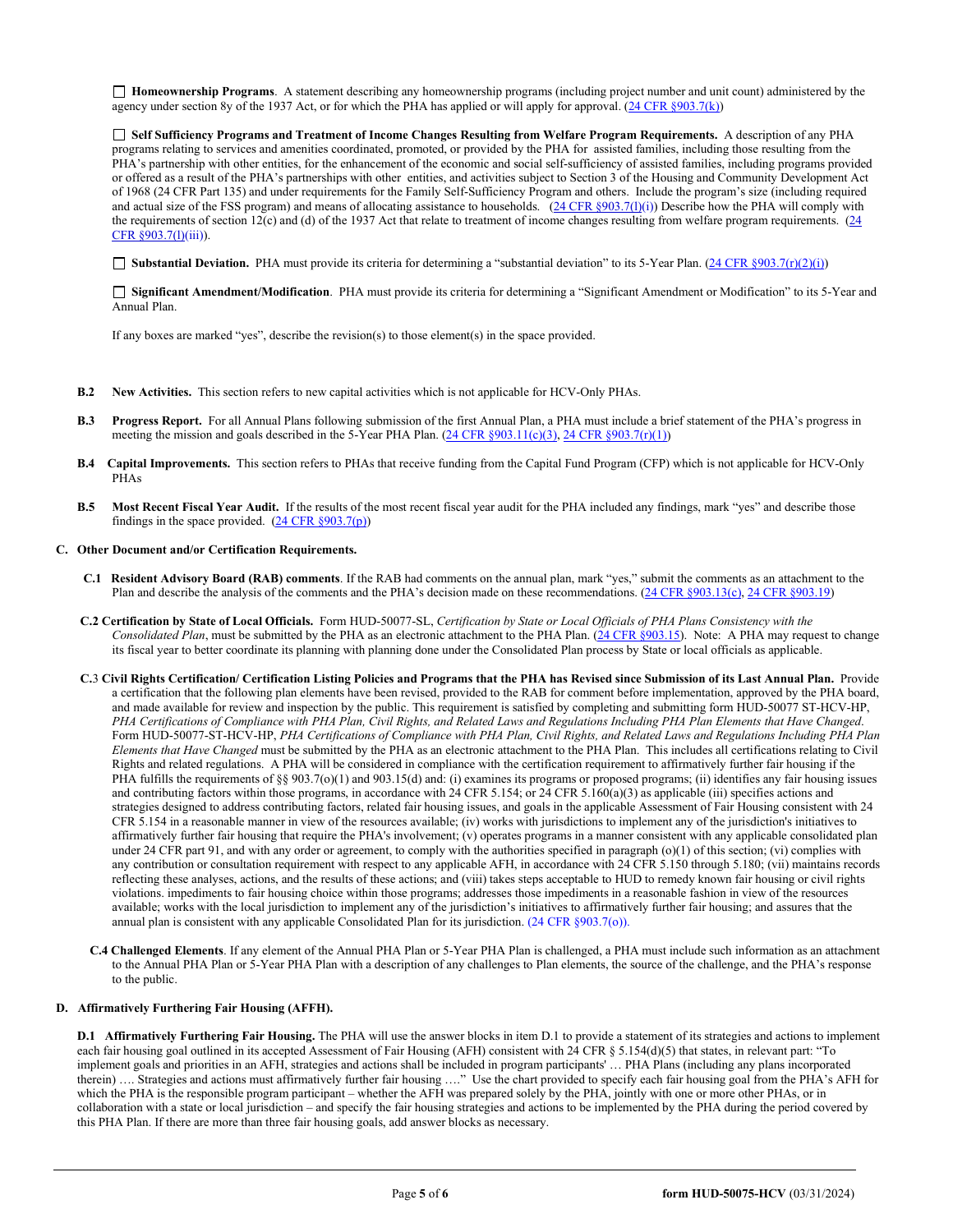Until such time as the PHA is required to submit an AFH, the PHA will not have to complete section D., nevertheless, the PHA will address its obligation to affirmatively further fair housing in part by fulfilling the requirements at 24 CFR 903.7( $o$ )(3) enacted prior to August 17, 2015, which means that it examines its own programs or proposed programs; identifies any impediments to fair housing choice within those programs; addresses those impediments in a reasonable fashion in view of the resources available; works with local jurisdictions to implement any of the jurisdiction's initiatives to affirmatively further fair housing that require the PHA's involvement; and maintain records reflecting these analyses and actions. Furthermore, under Section 5A(d)(15) of the U.S. Housing Act of 1937, as amended, a PHA must submit a civil rights certification with its Annual PHA Plan, which is described at 24 CFR  $903.7(0)(1)$  except for qualified PHAs who submit the Form HUD-50077-CR as a standalone document.

This information collection is authorized by Section 511 of the Quality Housing and Work Responsibility Act, which added a new section 5A to the U.S. Housing Act of 1937, as amended, which introduced the Annual PHA Plan. The Annual PHA Plan provides a ready source for interested parties to locate basic PHA policies, rules, and requirements concerning the PHA's operations, programs, and services, and informs HUD, families served by the PHA, and members of the public for serving the needs of low- income, very low- income, and extremely low- income families.

Public reporting burden for this information collection is estimated to average 6.02 hour per response, including the time for reviewing instructions, searching existing data sources, gathering and maintaining the data needed, and completing and reviewing the collection of information. HUD may not collect this information, and respondents are not required to complete this form, unless it displays a currently valid OMB Control Number.

**Privacy Act Notice.** The United States Department of Housing and Urban Development is authorized to solicit the information requested in this form by virtue of Title 12, U.S. Code, Section 1701 et seq., and regulations promulgated thereunder at Title 12, Code of Federal Regulations. Responses to the collection of information are required to obtain a benefit or to retain a benefit. The information requested does not lend itself to confidentiality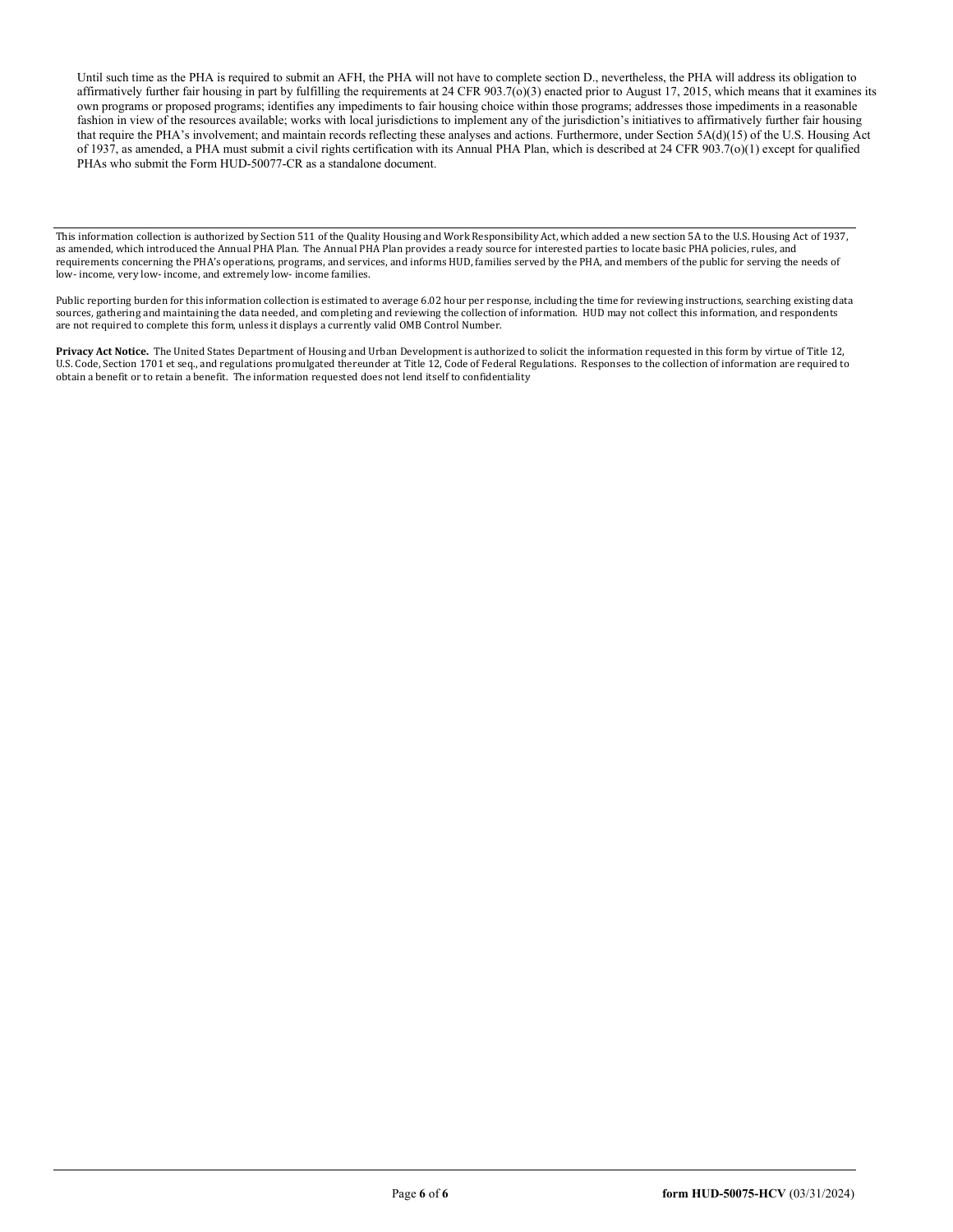## **Certification by State or Local Official of PHA Plans Consistency with the Consolidated Plan or State Consolidated Plan**

I, Angela Susten 1. The Director 1. The Angela Susten 1. The Oirector 1. The Oirector 1. The Oirector 1. The Oirector

*Official's Name Official's Title*

certify that the 5-Year PHA Plan for fiscal years 2022-26 and/or Annual PHA Plan for fiscal year 2022 of the Adams County Housing Authority is consistent with the *PHA Name*

Consolidated Plan or State Consolidated Plan including the Analysis of Impediments (AI) to Fair Housing Choice or Assessment of Fair Housing (AFH) as applicable to the

\_\_\_\_\_\_\_\_\_\_\_\_\_\_\_\_\_\_\_\_\_\_\_\_\_\_\_\_\_\_\_\_\_\_\_\_\_\_\_\_\_\_\_\_\_\_\_\_\_\_\_\_\_\_\_\_\_\_\_\_\_\_\_\_\_\_\_\_\_\_\_\_\_\_\_\_\_\_ Commonwealth of Pennsylvania

*Local Jurisdiction Name*

pursuant to 24 CFR Part 91 and 24 CFR §§ 903.7(o)(3) and 903.15.

Provide a description of how the PHA Plan's contents are consistent with the Consolidated Plan or State Consolidated Plan.

Homeownership initiatives for public housing residents. Resident initiatives, especially those aimed at promoting the economic self-sufficiency of public housing residents. Requests for additional Section 8 vouchers from HUD.

I hereby certify that all the information stated herein, as well as any information provided in the accompaniment herewith, is true and accurate. **Warning:** HUD will prosecute false claims and statements. Conviction may result in criminal and/or civil penalties. (18 U.S.C. 1001, 1010, 1012; 31 U.S.C. 3729, 3802)

| Name of Authorized Official: | <sup>Title:</sup> Director, DCED's Center for Community and |
|------------------------------|-------------------------------------------------------------|
| Angela Susten                | Housing Development                                         |
| signature: Changeler Sust    | $\sim$ $\sqrt{\frac{Date}{1}$ February 1, 2022              |

The United States Department of Housing and Urban Development is authorized to solicit the information requested in this form by virtue of Title 12, U.S. Code, Section 1701 et seq., and regulations promulgated thereunder at Title 12, Code of Federal Regulations. Responses to the collection of information are required to obtain a benefit or to retain a benefit. The information requested does not lend itself to confidentiality. This information is collected to ensure consistency with the consolidated plan or state consolidated plan.

Public reporting burden for this information collection is estimated to average 0.16 hours per year per response, including the time for reviewing instructions, searching existing data sources, gathering and maintaining the data needed, and completing and reviewing the collection of information. HUD may not collect this information, and respondents are not required to complete this form, unless it displays a currently valid OMB Control Number.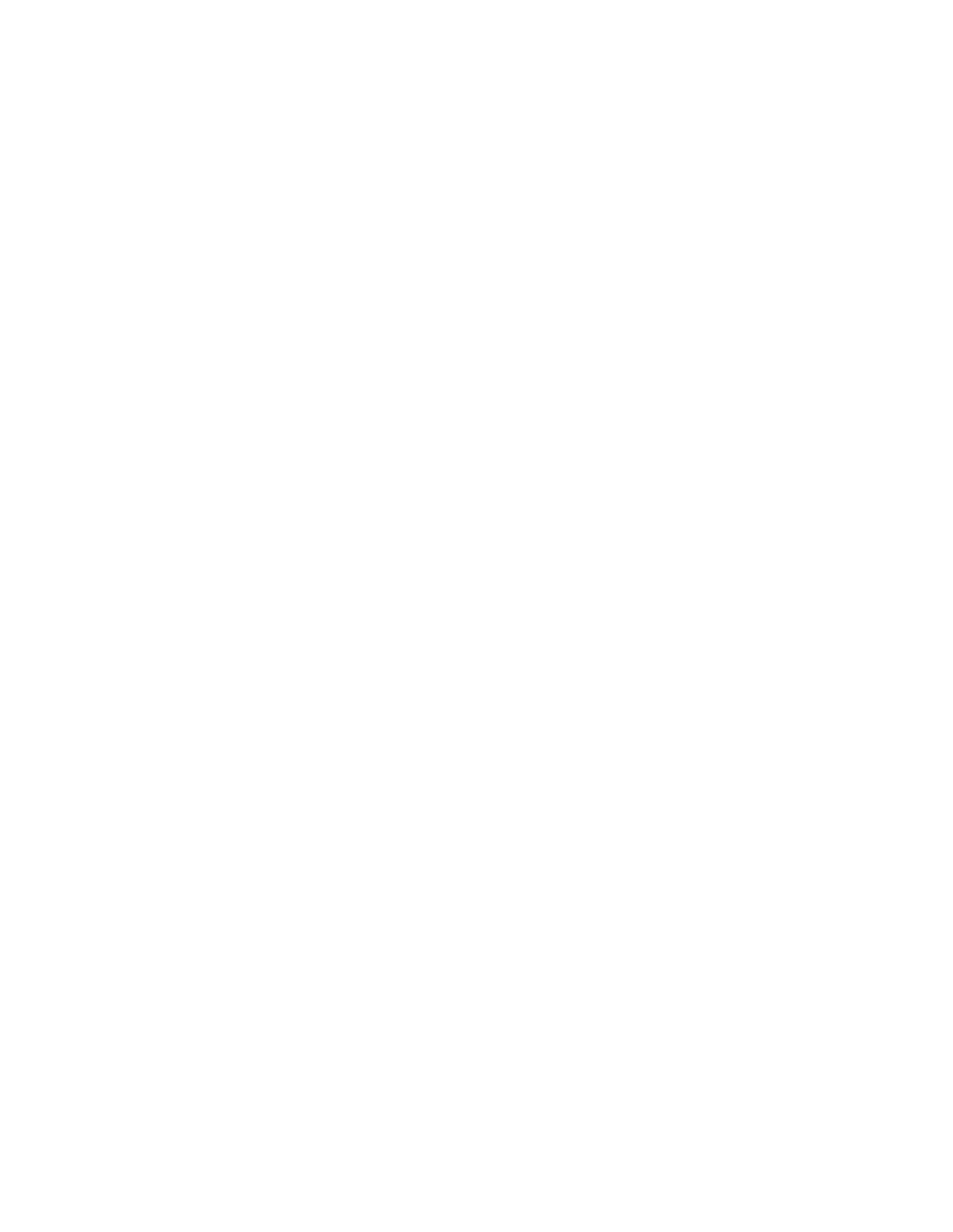# **Certifications of Compliance with PHA Plans and Related Regulations** *(Standard, Troubled, HCV-Only, and High Performer PHAs)*

#### **PHA Certifications of Compliance with the PHA Plan and Related Regulations including Required Civil Rights Certifications**

*Acting on behalf of the Board of Commissioners of the Public Housing Agency (PHA) listed below, as its Chairman or other authorized PHA official if there is no Board of Commissioners, I approve the submission of the\_\_\_ 5-Year and/or\_X\_\_ Annual PHA Plan for the PHA fiscal year beginning July 1, 2021, hereinafter referred to as" the Plan", of which this document is a part and make the following certifications and agreements with the Department of Housing and Urban Development (HUD) in connection with the submission of the Plan and implementation thereof:* 

- 1. The Plan is consistent with the applicable comprehensive housing affordability strategy (or any plan incorporating such strategy) for the jurisdiction in which the PHA is located.
- 2. The Plan contains a certification by the appropriate State or local officials that the Plan is consistent with the applicable Consolidated Plan, which includes a certification that requires the preparation of an Analysis of Impediments to Fair Housing Choice, for the PHA's jurisdiction and a description of the manner in which the PHA Plan is consistent with the applicable Consolidated Plan.
- 3. The PHA has established a Resident Advisory Board or Boards, the membership of which represents the residents assisted by the PHA, consulted with this Resident Advisory Board or Boards in developing the Plan, including any changes or revisions to the policies and programs identified in the Plan before they were implemented, and considered the recommendations of the RAB (24 CFR 903.13). The PHA has included in the Plan submission a copy of the recommendations made by the Resident Advisory Board or Boards and a description of the manner in which the Plan addresses these recommendations.
- 4. The PHA made the proposed Plan and all information relevant to the public hearing available for public inspection at least 45 days before the hearing, published a notice that a hearing would be held and conducted a hearing to discuss the Plan and invited public comment.
- 5. The PHA certifies that it will carry out the Plan in conformity with Title VI of the Civil Rights Act of 1964, the Fair Housing Act, section 504 of the Rehabilitation Act of 1973, and title II of the Americans with Disabilities Act of 1990.
- 6. The PHA will affirmatively further fair housing by examining their programs or proposed programs, identifying any impediments to fair housing choice within those programs, addressing those impediments in a reasonable fashion in view of the resources available and work with local jurisdictions to implement any of the jurisdiction's initiatives to affirmatively further fair housing that require the PHA's involvement and by maintaining records reflecting these analyses and actions.
- 7. For PHA Plans that includes a policy for site based waiting lists:
	- The PHA regularly submits required data to HUD's 50058 PIC/IMS Module in an accurate, complete and timely manner (as specified in PIH Notice 2010-25);
	- The system of site-based waiting lists provides for full disclosure to each applicant in the selection of the development in which to reside, including basic information about available sites; and an estimate of the period of time the applicant would likely have to wait to be admitted to units of different sizes and types at each site;
	- Adoption of a site-based waiting list would not violate any court order or settlement agreement or be inconsistent with a pending complaint brought by HUD;
	- The PHA shall take reasonable measures to assure that such a waiting list is consistent with affirmatively furthering fair housing;
	- The PHA provides for review of its site-based waiting list policy to determine if it is consistent with civil rights laws and certifications, as specified in 24 CFR part 903.7(c)(1).
- 8. The PHA will comply with the prohibitions against discrimination on the basis of age pursuant to the Age Discrimination Act of 1975.
- 9. The PHA will comply with the Architectural Barriers Act of 1968 and 24 CFR Part 41, Policies and Procedures for the Enforcement of Standards and Requirements for Accessibility by the Physically Handicapped.
- 10. The PHA will comply with the requirements of section 3 of the Housing and Urban Development Act of 1968, Employment Opportunities for Low-or Very-Low Income Persons, and with its implementing regulation at 24 CFR Part 135.
- 11. The PHA will comply with acquisition and relocation requirements of the Uniform Relocation Assistance and Real Property Acquisition Policies Act of 1970 and implementing regulations at 49 CFR Part 24 as applicable.
- 12. The PHA will take appropriate affirmative action to award contracts to minority and women's business enterprises under 24 CFR 5.105(a).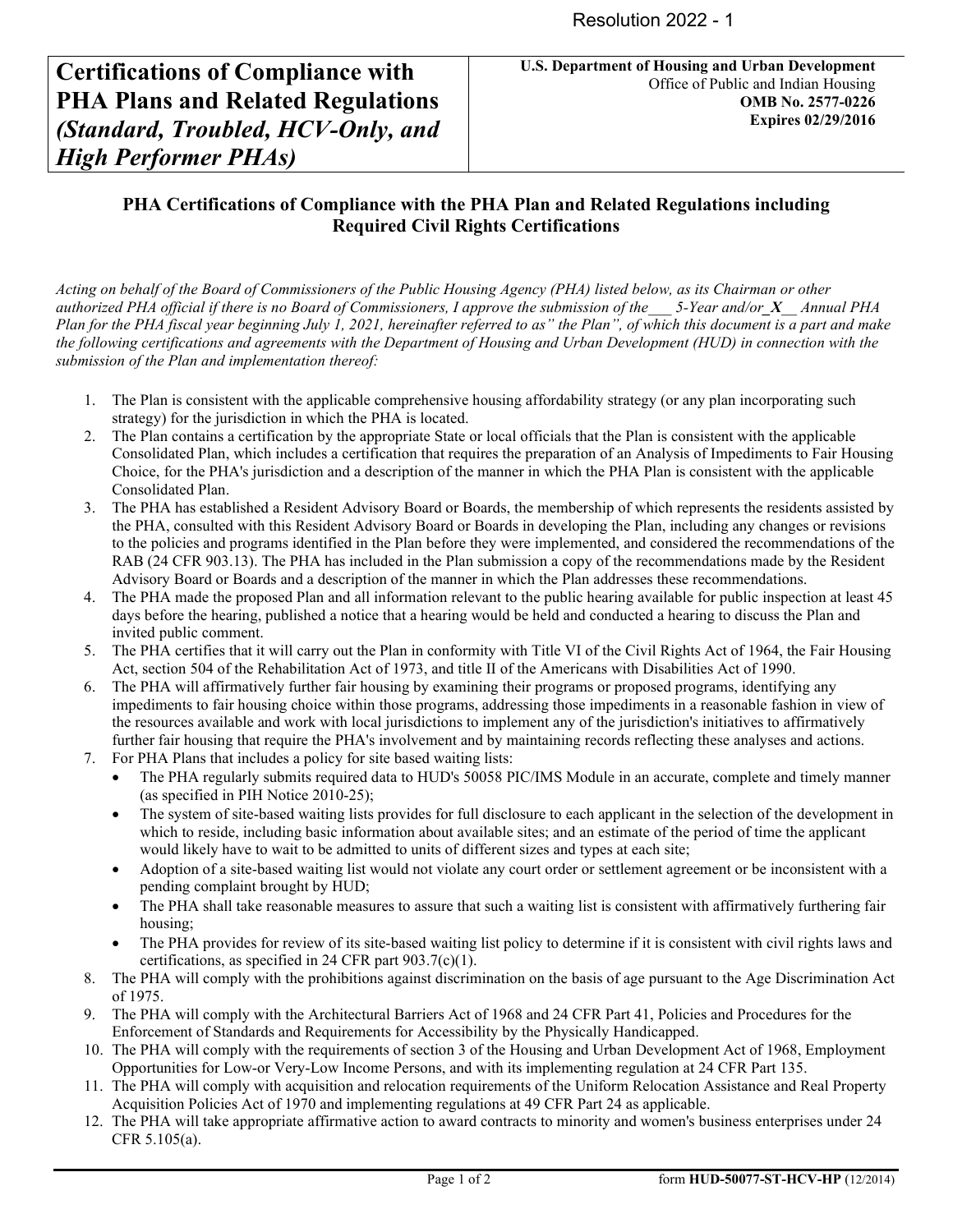- 13. The PHA will provide the responsible entity or HUD any documentation that the responsible entity or HUD needs to carry out its review under the National Environmental Policy Act and other related authorities in accordance with 24 CFR Part 58 or Part 50, respectively.
- 14. With respect to public housing the PHA will comply with Davis-Bacon or HUD determined wage rate requirements under Section 12 of the United States Housing Act of 1937 and the Contract Work Hours and Safety Standards Act.
- 15. The PHA will keep records in accordance with 24 CFR 85.20 and facilitate an effective audit to determine compliance with program requirements.
- 16. The PHA will comply with the Lead-Based Paint Poisoning Prevention Act**,** the Residential Lead-Based Paint Hazard Reduction Act of 1992, and 24 CFR Part 35.
- 17. The PHA will comply with the policies, guidelines, and requirements of OMB Circular No. A-87 (Cost Principles for State, Local and Indian Tribal Governments), 2 CFR Part 225, and 24 CFR Part 85 (Administrative Requirements for Grants and Cooperative Agreements to State, Local and Federally Recognized Indian Tribal Governments).
- 18. The PHA will undertake only activities and programs covered by the Plan in a manner consistent with its Plan and will utilize covered grant funds only for activities that are approvable under the regulations and included in its Plan.
- 19. All attachments to the Plan have been and will continue to be available at all times and all locations that the PHA Plan is available for public inspection. All required supporting documents have been made available for public inspection along with the Plan and additional requirements at the primary business office of the PHA and at all other times and locations identified by the PHA in its PHA Plan and will continue to be made available at least at the primary business office of the PHA.
- 22. The PHA certifies that it is in compliance with applicable Federal statutory and regulatory requirements, including the Declaration of Trust(s).

#### ADAMS COUNTY HOUSING AUTHORITY

 $\overline{\mathcal{L}}$  , and the contribution of the contribution of  $\overline{\mathcal{L}}$ 

PA091

PHA Name

PHA Number/HA Code

 $\overline{\mathcal{L}}$  , and the contribution of the contribution of  $\overline{\mathcal{L}}$ 

x Annual PHA Plan for Fiscal Year 20 22

5-Year PHA Plan for Fiscal Years 20  $-20$ 

I hereby certify that all the information stated herein, as well as any information provided in the accompaniment herewith, is true and accurate. **Warning:** HUD will prosecute false claims and statements. Conviction may result in criminal and/or civil penalties. (18 U.S.C. 1001, 1010, 1012; 31 U.S.C. 3729, 3802).

 $\mathcal{L} = \{ \mathcal{L} = \{ \mathcal{L} = \{ \mathcal{L} = \{ \mathcal{L} = \{ \mathcal{L} = \{ \mathcal{L} = \{ \mathcal{L} = \{ \mathcal{L} = \{ \mathcal{L} = \{ \mathcal{L} = \{ \mathcal{L} = \{ \mathcal{L} = \{ \mathcal{L} = \{ \mathcal{L} = \{ \mathcal{L} = \{ \mathcal{L} = \{ \mathcal{L} = \{ \mathcal{L} = \{ \mathcal{L} = \{ \mathcal{L} = \{ \mathcal{L} = \{ \mathcal{L} = \{ \mathcal{L} = \{ \mathcal{$ 

| Name of Authorized Official | Title |
|-----------------------------|-------|
|                             |       |
| Signature                   | Date  |
|                             |       |